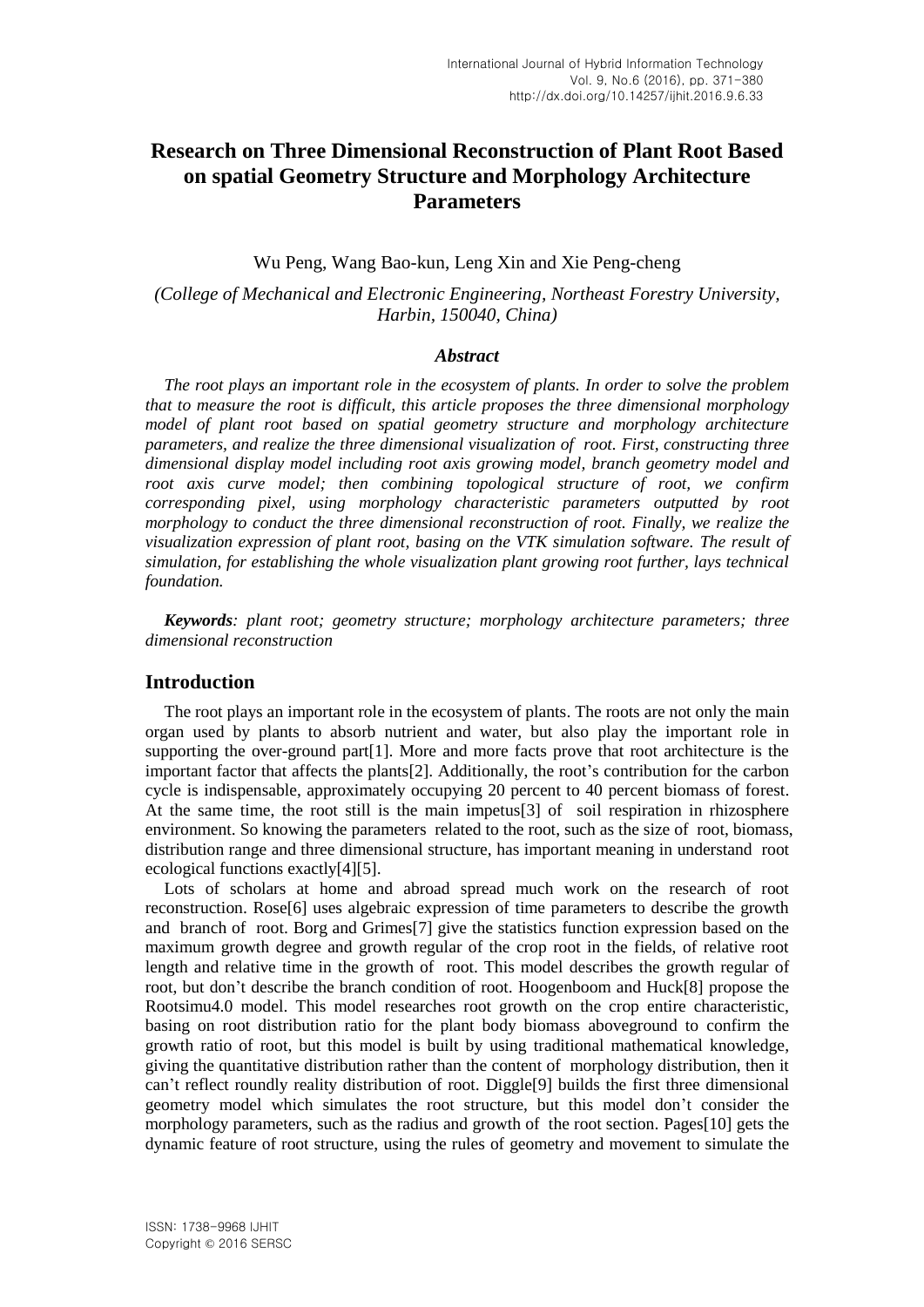spread of root, proposing the three dimensional model used to simulate corn root architecture. Clausnitzer and Hopmans [11] propose the method which uses finite element, used to simulate the dynamic growth of root in three dimensional space. But, the root model considers seldom the morphology characteristic of root segment, and morphology descriptive model lays emphasis on simulating the branch habit, growth regular and distribution characteristic of root. Lynch[12] established a new root architecture geometry model in 1997, this model uses data structure of so called spanning tree to record topology, shape and growth data of root architecture, but this model still can't reflect the effect, interaction and competition with adjacent root, of soil local condition.

Feng Bin [13] uses fractal theory to build computer model of fractal metrics of plant root, realizing the computer simulation of development morphology of growth process of plant root. But these models can't combine the structure with function of root. Wang Mei-li and He Dong-jian[14] build computer model of root fractal metrics based on L system, realizing the simulation of growth process of the root of wheat, but the root generated by using L system is rule without true sense. Xiong Hai-qiao[15] proposes a plant root modeling approach based on constraint and particle system, and combines Bezier curve, realizing the optimizing of graphic display, which is very good to simulate the growth process of wheat. The method with constrained control has good universality, applicability and controllability. Luo Xue-wen and Zhou Xue-cheng [16] propose visualization research method of root origin morphology on the base of summarizing research evolution of observation technology of plant root, which is based on multilayer CT technology, and conduct the research.

This article uses the plant root as the object, to construct the three dimensional model of plant root axis, based on spatial geometry structure and morphology architecture parameters of root combining root topology regular, providing theory base for three dimensional reconstruction of plant root.

## **1 Root Geometric Composition and Topology Structure Description**

## **1.1. The Definition of Constitutional Unit of Root**

The plant root is a complex system formed by lots of root units. In order to describe effectively very component of root, we often use the similar section unit concept of over-ground part of plant. Defining the base unit of growth development of root as root element, which is consisted by root segment and root tip meristem on it and adnation primordium. The adnation primordium of root element and root tip meristem will form new root element. So, lots of root elements generated by the same root tip meristem construct one root axis, then one or some root axis construct one whole plant root system.

## **1.2. Root Model Structure Description**

This article according to the model assumption of document[18], in the model the length of root axis base non-lateral root is  $L_B$ , the top length of non-lateral root is  $L_A$ , when the root axis length is greater than the value that is  $L_A$  plus  $L_B$ , then it starts to divide roots, as seen in Figure.1.The root division region spread to the top with the growth of main root, but it keep the distance with the top.  $L_{BC}$  express the length gap of conducting twice division root. The root axis has generated division root in someplace, when after the last division root, the length of growth is greater than  $L_{BC}$  then generate the new division root.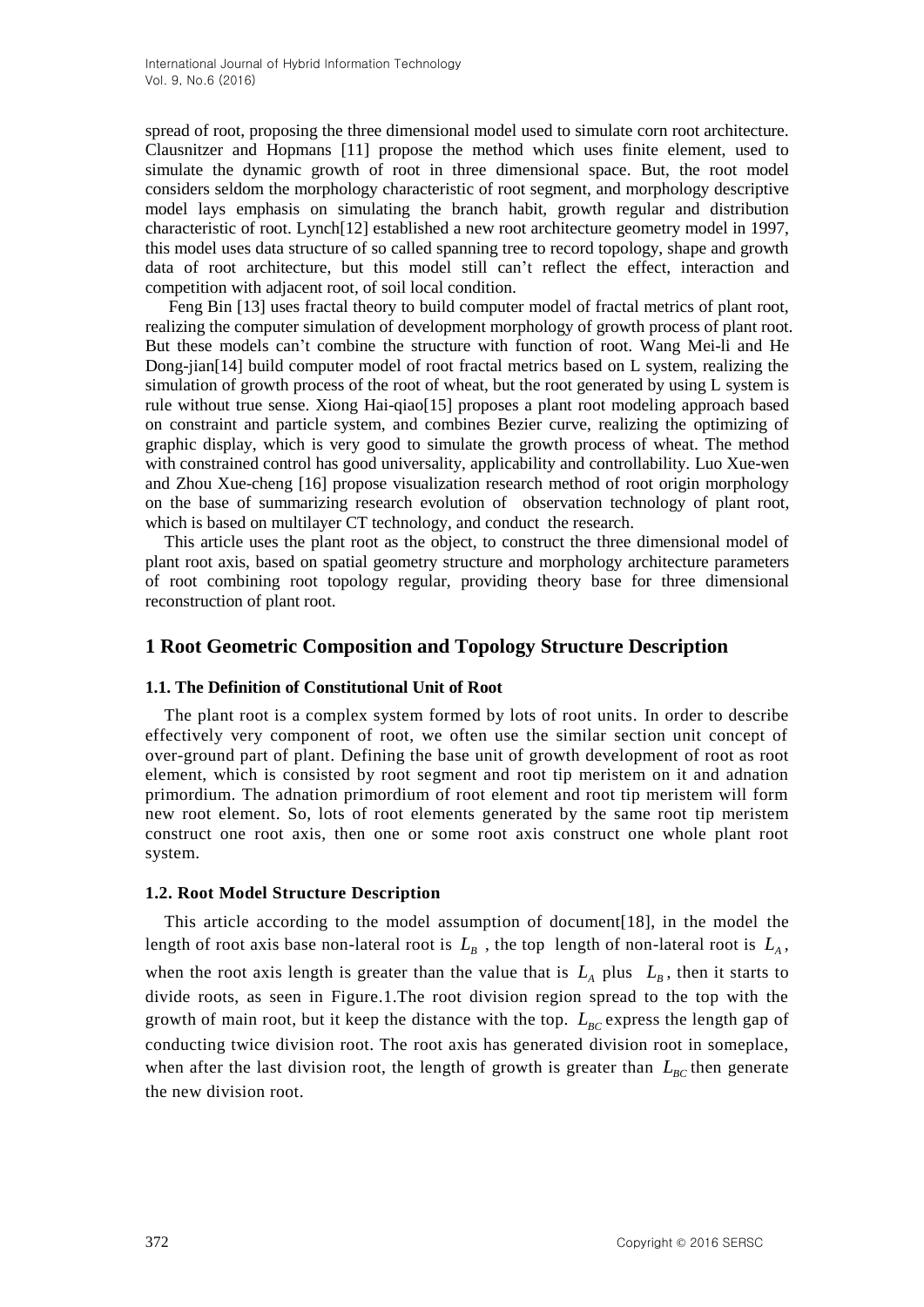

**Figure.1 The Root Division Position Of Root Axis**

### **1.3. Root Model Modeling of Geometry Structure Model**

**Example 1.12 To all the properties of the state of the state of the state of the state of the state of the most of the most of the state of the state of the state of the state of the state of the state of the state of the** Through the conceptual analysis of root model structure description and dynamic variation rule, the morphology structure of root and growth development is complex, but there is still regular in this. They take the main root as the origin derivative points, when the main root grows to some degree, then it will generate one first-order lateral root every time. The first-order lateral is similar to the main root, conducting the meristem of secondary lateral root. In this way themselves constantly root derivatives, forming underground root net of complex distribution. At the same time the research shows that root axis meristem ability of the same type of some plant root is no difference, and they generates daughter roots grow and develop at basic similar ratio. Synthesizing these basic theory, we can use the root morphology characteristic parameters that is described in above, to set every typological root axis consisted of a series of linear root segment that has different growth direction. These root segments represent growth situation in unit time step length, and have certain root division grade. When they reach root division condition as is described in above with the increase of time step length, they put forth new root axis, which is modeling thought of assembly architecture model. This article uses this modeling theory to construct universal three dimensional root model.

## **1.4. Topology Structure Description**

When describing the topology structure of plant root, we use the axis direction tree in graph theory to do some analyzing [19]. It is consisted of root, trunk and outgrowth, every part with tab, and obey certain order. A axis direction tree forms path from root initial node to every terminal node, at least there being one subsequent edge node as the internal node. The termination edge is called top, and trunk, outgrowth is divided into 0 grade, 1 grade, 2 grade in turn[20]. In Figure.2, the topology structure of plant root has several segment with mark and certain direction. The segment sequence is the path from special node to every terminal. In the term of biology, these segments are "shaft segment". If one segment has other segment behind it in certain path at least, it is called the middle segment. If it hasn't subsequent termination segment, it is called the top. The branch is called lateral segment. Taking the segment sequence call the axis, it meets the follow condition: (1) the first segment of this sequence starts with the initial point, or as one branch of certain node; (2) every subsequent segment is a straight segment; (3) the last segment don't generate any segment any more.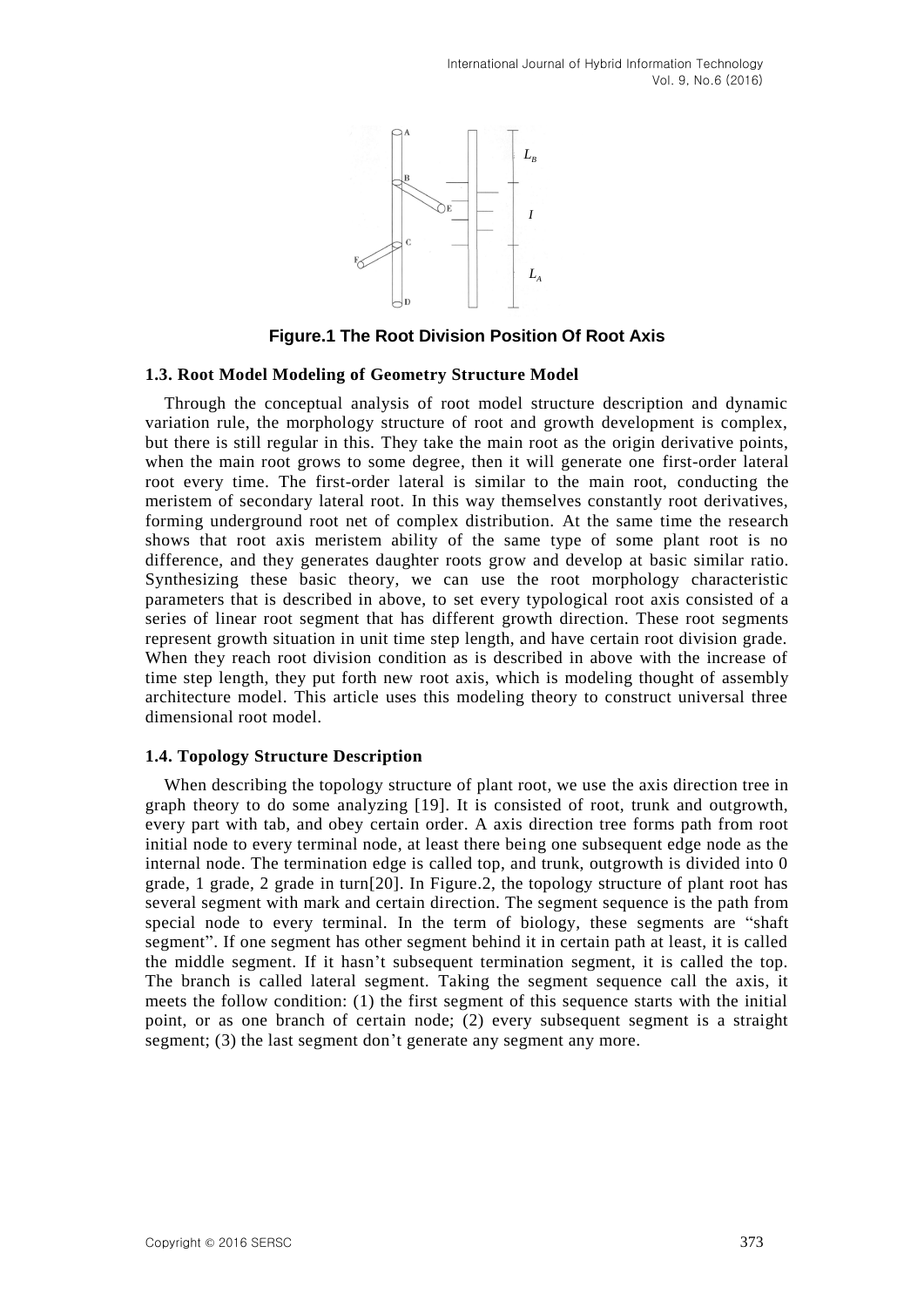International Journal of Hybrid Information Technology Vol. 9, No.6 (2016)



## **Figure 2. The Topology Structure of Root**

## **2. Geometry Morphology Modeling of Plant Root**

Geometry morphology model describes the three dimensional information of the entirety or part organ of plant. Confirming the geometry morphology parameters of root: the number of root, the length of root, the space growth ratio of root, direction of the continuing growth root, the position of root division, the growth direction of subordinate root division.

#### **2.1. The Length of Main Root and the Length of Total Root Length**

Because the space position distance of the skeleton point of base root and lateral root is less, we use the sum of European style distance of three dimensional space skeleton point to calculate the length of every root. Having the reconstruction image and skeleton, we can calculate the length of main root and the length of total root length exactly and easily. Assuming data point of the skeleton of certain root  $R_k$  is  $V_i(x_i, y_i, z_i)$  where  $i = \{1, 2, ..., n\}$ , then the length of every root is :

$$
i = \{1, 2, ..., n\}, \text{ then the length of every root is :}
$$
\n
$$
D_i = \sqrt{(x_{i+1} - x_i)^2 + (y_{i+1} - y_i)^2 + (z_{i+1} - z_i)^2}
$$
\n
$$
(1)
$$

Where  $i = \{1, 2, ..., n-1\}$ , so the length of the root is  $L_k = \sum_{k=1}^{n-1} L_k$ 1  $\mu_k - \sum \nu_i$ *i*  $L_{k} = \sum_{i} D_{i}$  $=\sum_{i=1}^{n} D_i$ . If a root system has m

root, so the total length of the root system is 1 *m i i*  $L = \sum L$  $=\sum_{i=1}^{\mathstrut}L_{i}\ .$ 

## **2.2. The Growth Rate of Root Axis**

This article uses fitting method to simulate the growth rate of every main root axis in ferent growth period<sup>[21]</sup>:<br>  $(GDD) = \begin{cases} -7 \times 10^{-6} (GDD)^2 + 0.0375 (GDD) - 17.334 & 2(a) \end{cases}$  (2) different growth period<sup>[21]</sup>:<br> $\left(-7 \times 10^{-6} (\text{GDD})^2\right)$ 

differential growth period<sup>(2-1)</sup>:  
\n
$$
V(GDD) = \begin{cases}\n-7 \times 10^{-6} (GDD)^2 + 0.0375 (GDD) - 17.334 & 2(a) \\
-1 \times 10^{-6} (GDD)^2 + 0.0564 (GDD) - 47.294 & 2(b)\n\end{cases}
$$
\n(2)

Where GDD is the growth accumulated temperature of branch root, the unit is cm/day. The formulation 2(a) is growth rate of seminal root or first lateral root. Formulation 2(b) is second lateral growth rate.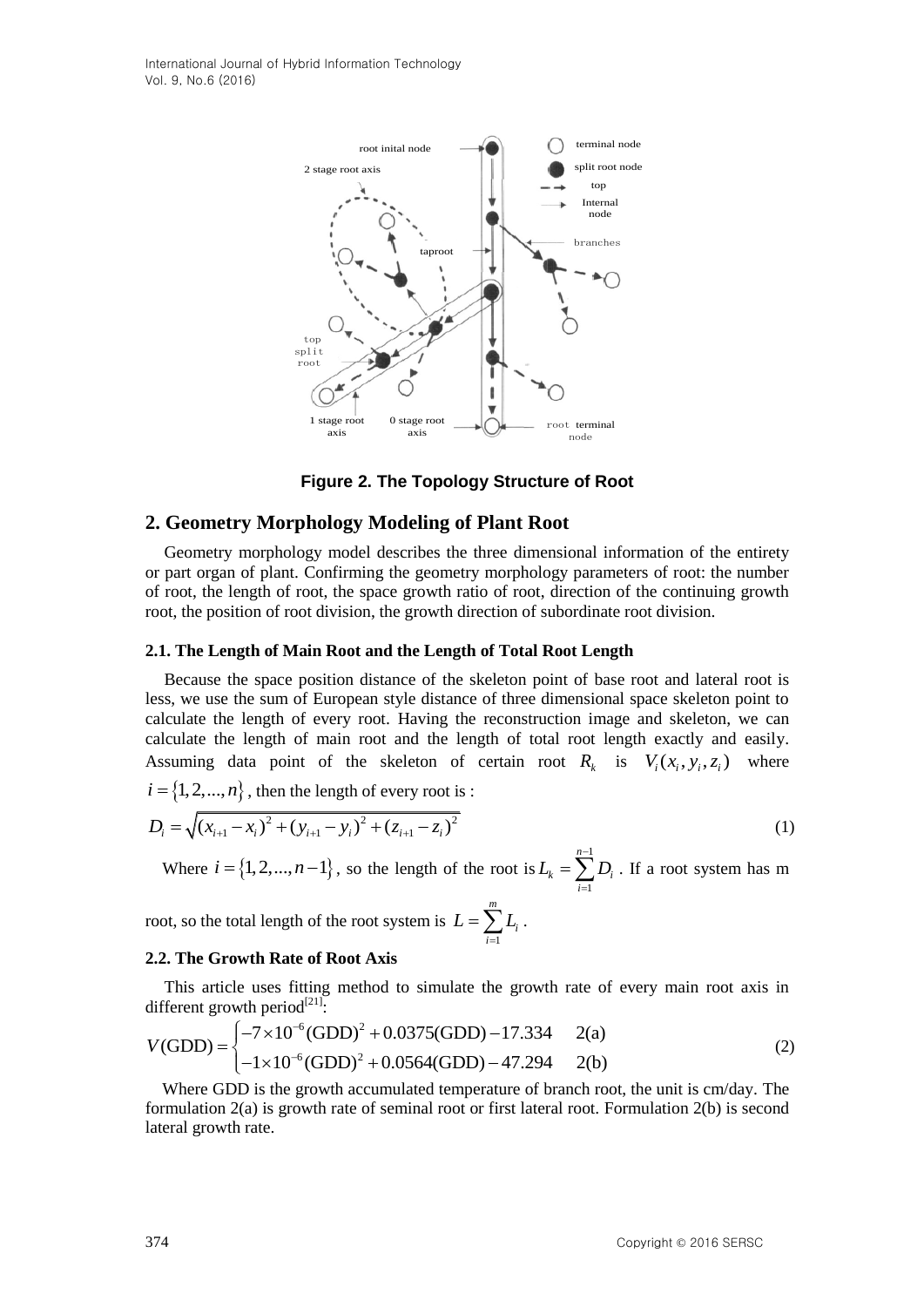#### **2.3. The Growth Direction of Root Axis**

Through net frame experiment of root, confirming growth direction of horizontal axis. According to the model of reference<sup>[10]</sup>, under the homogeneity soil condition, the growth direction D of root axis in present growth cycle depends on: the growth direction  $D_{-1}$  of the last growth cycle, the tropism influence  $D_T$  got by root axis growth, random factor influence  $D_R$  got by root axis growth. Where tropism factor includes water, nutrient, genetic nature and geotropism growth trend.

Direction cosine of Descartes space root axis can be express as follow:  

$$
D_{-1} = (\cos(\alpha_{-1}), \cos(\beta_{-1}), \cos(\gamma_{-1}))
$$
(3)

The final position of transforming to space coordinates system root axis can be express as <br>
2ollow:<br>  $X_2 = X_1 + L\cos\alpha$ ,  $Y_2 = Y_1 + L\cos\beta$ ,  $Z_2 = Z_1 + L\cos\gamma$  (4) follow:

$$
X_2 = X_1 + L\cos\alpha, \quad X_2 = Y_1 + L\cos\beta, \quad Z_2 = Z_1 + L\cos\gamma
$$
\n<sup>(4)</sup>

Where,  $(X_1, Y_1, Z_1)$  is the initial position of root axis in this growth cycle;  $(X_2, Y_2, Z_2)$  is the final position of root axis in this growth cycle; L is the initial position of root axis in this growth cycle;  $(\cos \alpha, \cos \beta, \cos \gamma)$  is direction cosine of root axis vector, root axis vector is decided by formulation D

$$
D = D_{-1} + D_{\rm T} + D_{\rm R} \tag{5}
$$

#### **2.4. The Branch of Root Axis**

The root growth leads to branch at last, generating new lateral root. In order to confirm the direction of branch root, using spin transformation tensor method<sup>[22]</sup>. We use the relation between space position vector around every root axis to calculate the direction of branch root. First, through a series of spin, taking space structure of root axis branch to translate to coordinate system, then we conduct new branch calculation, getting the new branch direction in coordinate. At last, through reverse direction spin translating to space initial position, confirming the direction of space branch.

As seen in Figure.3a, the final branch direction  $P_2P_3$  is decided by the previous  $P_0P_1$  and  $P_1P_2$  together. Taking the known coordinate to transform to standard orthogonality coordinate system XOY. Corresponding coordinate position transforms to XY plane by spin, being the  $P_0'$ ,  $P_1'$  and  $P_2'$  respectively. The requested branch direction becomes  $P_2' P_3'$ , expressed by vector v which is decomposed as  $(v_1, v_2, v_3)$ , as seen in Figure. 3(b).



**Figure 3. Branching Direction of Root**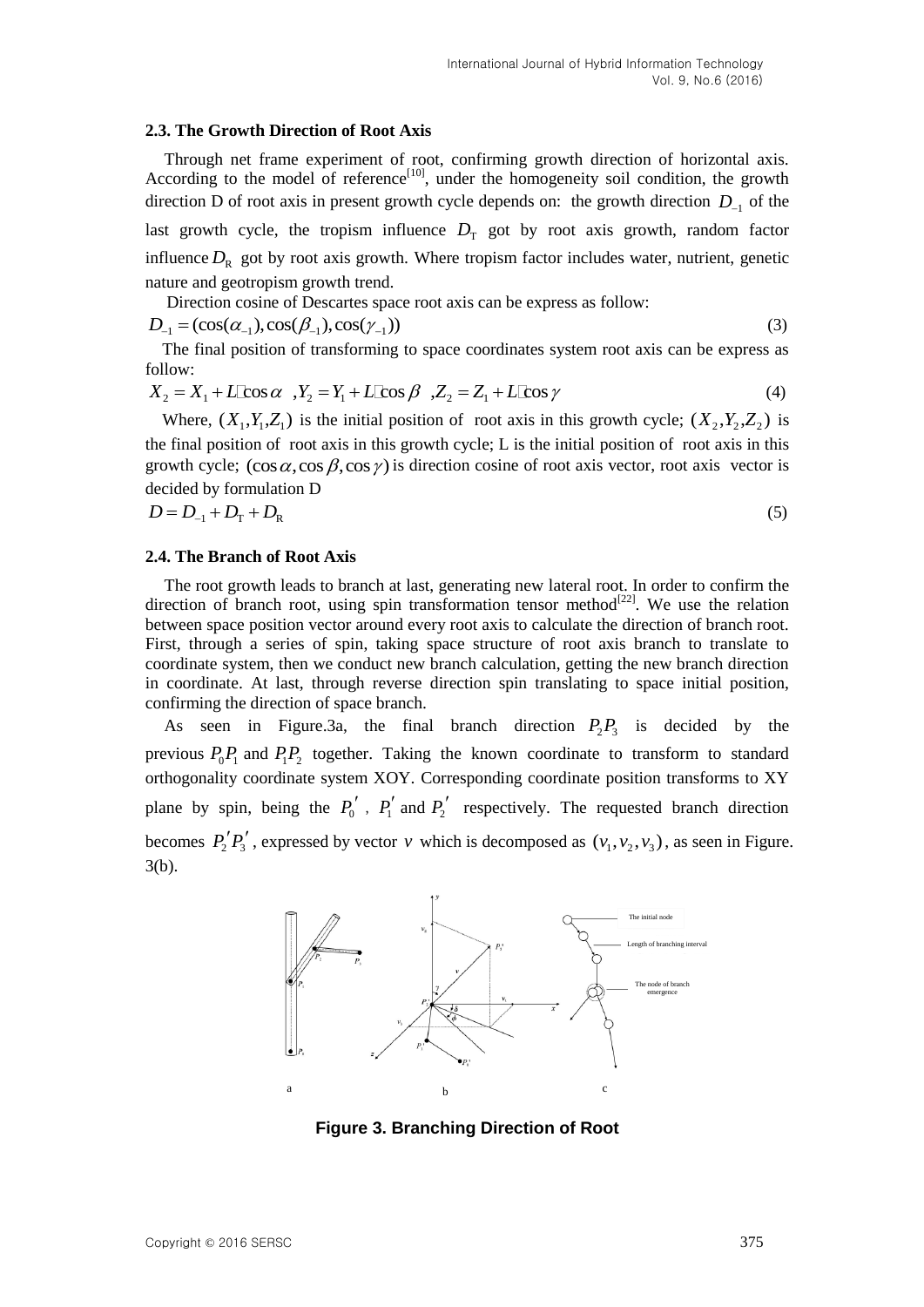International Journal of Hybrid Information Technology Vol. 9, No.6 (2016)

$$
\begin{cases}\nv_1 = |v| \sin \gamma \cos \delta \\
v_2 = |v| \cos \delta \\
v_3 = |v| \sin \gamma \sin \delta\n\end{cases}
$$
\n(6)  
\nWhere  $|v| = \sqrt{v_1^2 + v_2^2 + v_3^2}$ , spinning to orthogonal coordinate system, we get this:

$$
a_1 = \frac{(x_1 - x_0)}{|v|} \nb_1 = \frac{(y_1 - y_0)}{|v|} \nc_1 = \frac{(z_1 - z_0)}{|v|}
$$
\n(7)

Where *x* unitized to  $\vec{x} = (a_1, b_1, c_1)$ . Then we can get  $\vec{y}' = (a_2, b_2, c_2)$ ,  $\vec{z}' = (a_3, b_3, c_3)$ ,  $\vec{x}' = (a_4, b_4, c_4)$ . at last, we get three unit vector  $\vec{x}'$ ,  $\vec{y}'$  and  $\vec{z}'$  which composes the matrix.

$$
\begin{pmatrix} x' \\ y' \\ z' \end{pmatrix} = \begin{pmatrix} a_4 & b_4 & c_4 \\ a_2 & b_2 & c_2 \\ a_3 & b_3 & c_3 \end{pmatrix} = R
$$
 (8)

Through the calculation of matrix we can get the direction of  $P_2P_3$ , *i.e.* the growth direction of new branch root.

#### **2.5. The Construction of Root Axis Curve**

The growth of root axis takes the certain time interval as step length, and go forward one by one by the way of segment, going forward one segment every time. When the growth process need branching, branching by the branch rule, generating new growth node. So it composes one sequence of growth node. We connect these growth node, getting one root axis curve, as seen in 3(c).

### **3. Three Dimensional Reconstruction of Plant Root**

Because the hook face of actual root axis is similar to circular section, so on the basis of three model construction of plant root axis curve, thinking the curve of root axis consists of myriad circular truncated cone circling the axis. But the whole architecture of root consists of certain amount root axis depending on the topology structure.

#### **3.1. The Confirmation of Model Parameter**

According to the three dimensional modeling process described in above, the three dimensional morphology of root axis is decided by rooting time, rooting part, growth direction of root axis, direction of branching, there parameters can be simulated to put out through conducting the specific experiment in the different period of root morphology modeling. The parameters are seen in chart 1.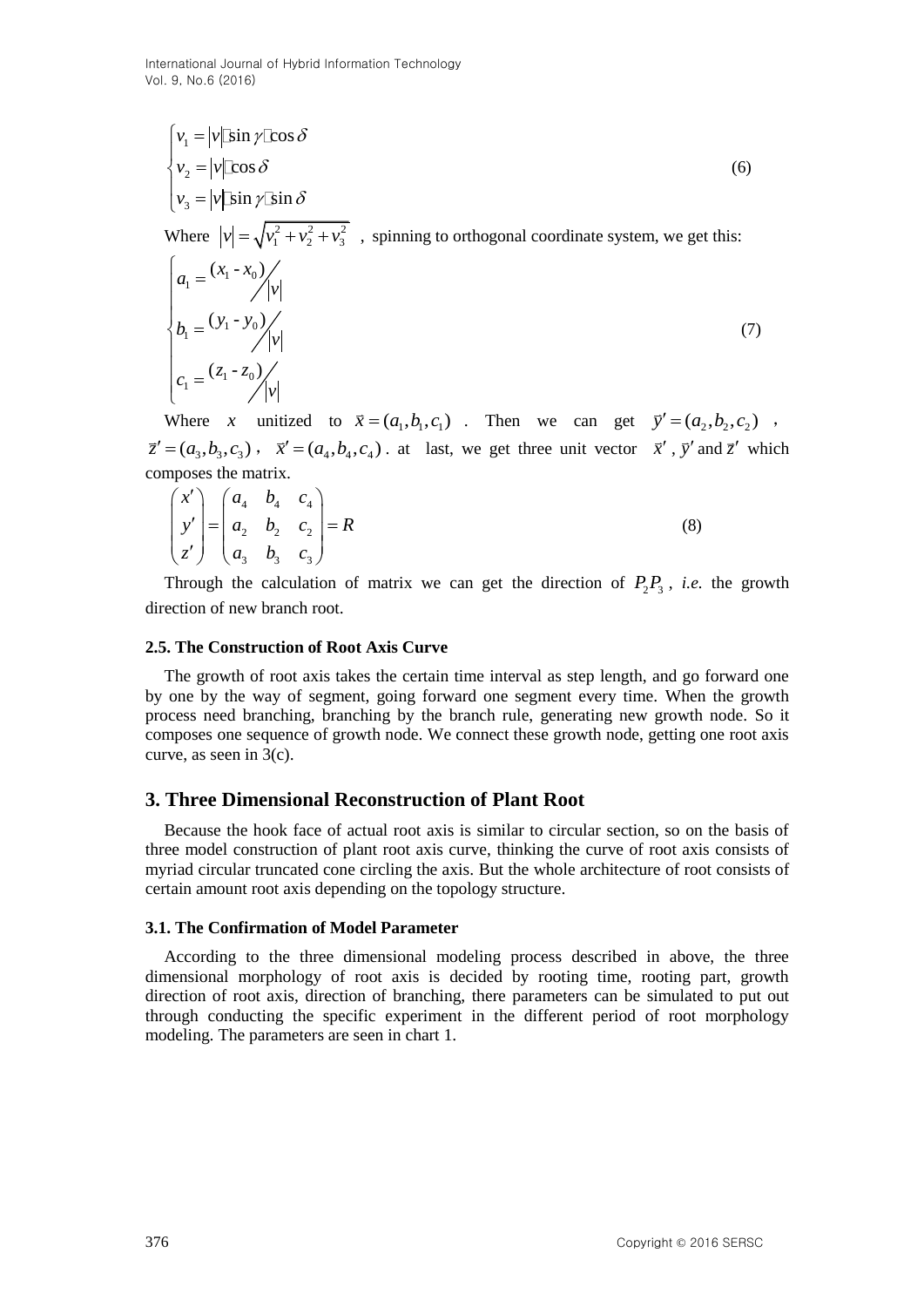| Parameter           | Implication                                      | Unit        |
|---------------------|--------------------------------------------------|-------------|
| Initial position    | The initial position of root                     | cm          |
| Initial rate        | The initial rate of root                         | mm/GDD      |
| Initial direction   | The initial direction of root                    | TYPE        |
| Axial angle         | Angle rotating along the root axial              | rad         |
| Radial angle        | Angle rotating along the root radial             | rad         |
| Radius              | Radius of principal axis and other types of root | cm          |
| Bend time           | The emergence time of root                       | <b>TYPE</b> |
| Branch time         | The emergence time of root                       | <b>TYPE</b> |
| Branch time         | The emergence time of branch                     | <b>TYPE</b> |
| Type of root        | Types of root                                    | <b>TYPE</b> |
| Growing degree days | Accumulated temperature for root growth          | cm/day      |

## Chart 1 Morphological character parameters and definition of root

### **3.2. The Introduction of Random Parameters**

When constructing the three dimensional model of plant root, the root of certain plant has different growth development condition in different nature environment, so is the morphology structure characteristic. In order to make it fit to nature growth regular, this article introduct the follow random parameters.

According to certain standard fits the condition of normal distribution: the distribution of frequency centers on average, the left right sides of distribution curve is symmetry.The frequency approaching to the two sides of average is more, but the two sides that are far away from the average, the corresponding frequency is less. On research, through the fact measure of geometry exponent of plant root, finding that certain relative geometry parameters of root has great change, but most of these parameters are in certain range, ranging at the center of certain average. So, this article assumes the geometry parameters of plant root is approximatly match normal distribution condition. So, in the construction of root model, introducting normal distribution model to approximatly process the growth factor. Considering the two distributiob parameters of normal distribution curve: the average  $\mu$  and variance  $\sigma$ , when in the range of  $\mu \pm 2.58\sigma$ , occupying the 99 percent area of normal curve,

so we make the follow random variable<sup>[23]</sup>:  
\n
$$
N_r = (N_{max} - N_a) \left| \frac{r_1}{2.58} \right| - (N_a - N_{min}) \left| \frac{r_2}{2.58} \right|
$$
\n(9)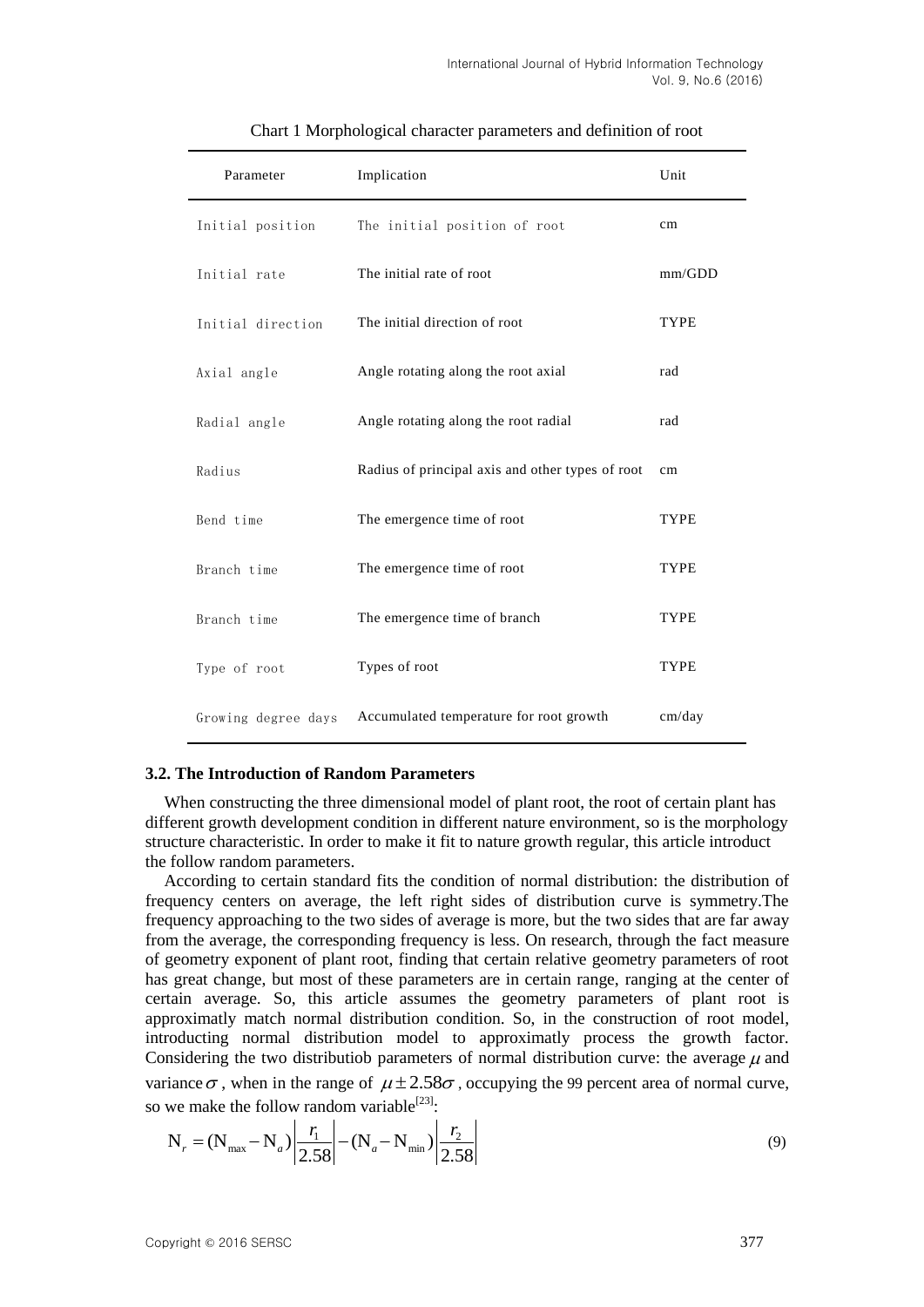$+N_a$  (10)

Where N is the final value of parameter;  $N_r$  is the random variable;  $N_a$  is the average of parameter;  $N_{\text{max}}$  is the maximum;  $N_{\text{min}}$  is the minimum;  $r_1$  and  $r_2$  the random number, which submits to normal distribution N[0,1].

## **3.4. The Three Dimensional Reconstruction of the Whole Root**

After constructing the three dimensional morphology of root axis, according to the topology structure of root, we can realize three dimensional reconstruction of the whole root. First, we complete the geometry structure of single root axis by the morphology characteristic , then according to rooting node and rooting time of different sort decided by morphology model, depending on topology regular of root, realizing the three dimensional reconstruction of root.

## **4. The Analog Simulation of Root**

In order to prove the effectiveness of three dimensional model of plant root constructed by this article, according to three dimensional morphology parameter described in reference [24] and [25], summarizing the regular of morphology distribution characteristic and growth development, then we get morphology structure parameter of plant root.

This article uses the VTK (visualization toolkit) soft and Open GL soft<sup>[26]</sup>, through recursive algorithm thought and programming, to build the simulation system of plant root. We use VTK and Open GL three dimensional image interface function library, realizing three dimensional simulation of plant root. The reconstruction of the root is shown in Figureure 4.



**Figure 4. The Reconstruction of Root**

The result of experiment shows that the modeling theory described in this article can construct the three dimensioned model of plant root vividly.

## **5. Conclusion**

This article constructs three dimensional model of plant root. Through the experiment result showing: according to the requirement of input, through the inputting the model parameter, we can realize the three dimensional visual analog simulation of plant root. This model takes the modeling thought of geometry structure and morphology parameters as theory basic, then it can describe the structure of root effectively. According to model input parameter, introducing random disturbance based on normal distribution, we can make the simulation express the morphology variety of plant root growth.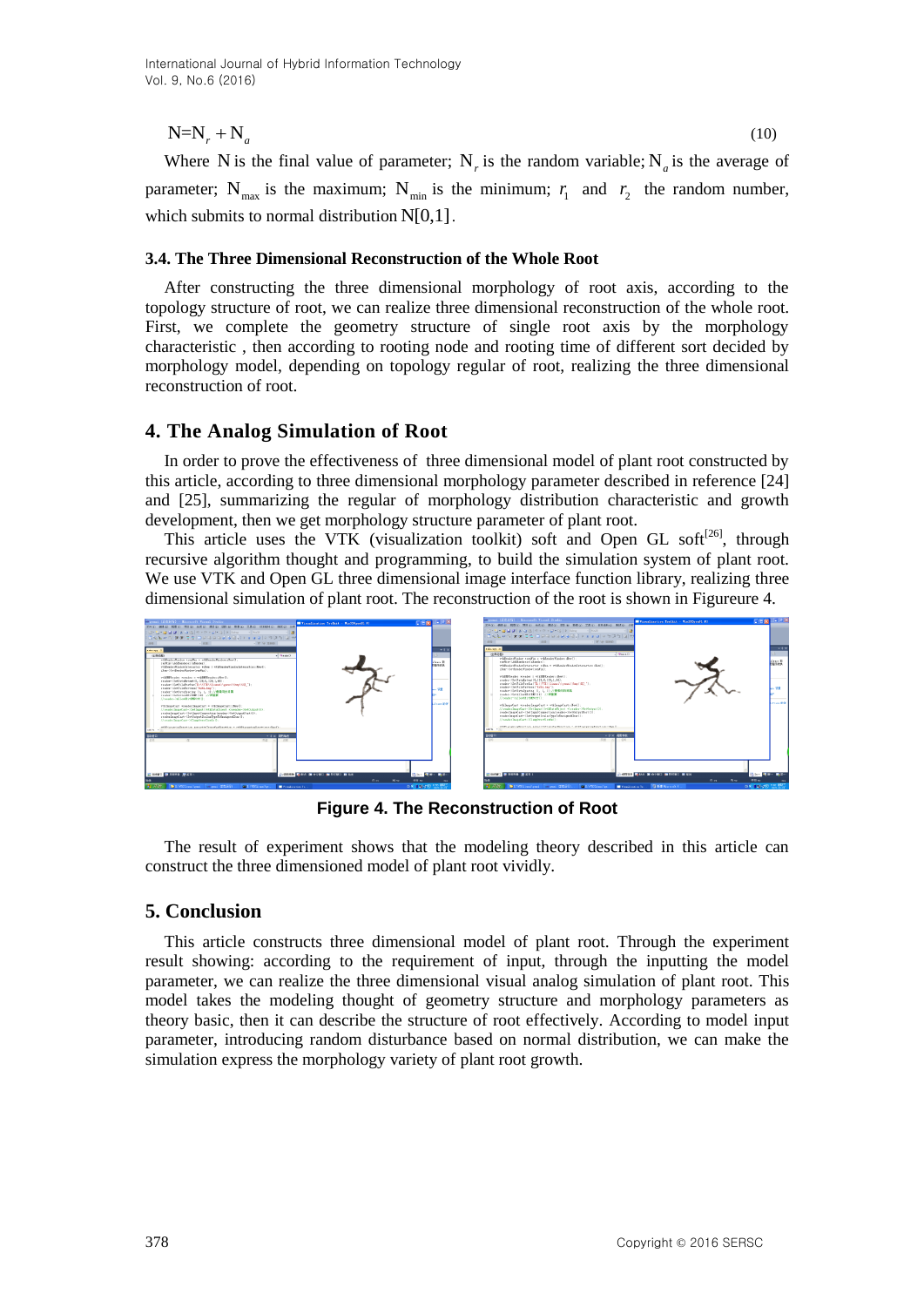## **Acknowledgements**

Fund Project: This paper is supported by the Fundamental Research Funds for the Central Universities (2572014CB14), Special Funds for Scientific and Technological Innovation Talents of Harbin (2014RFQXJ127), the Natural Science Foundation of Heilongjiang Province of China (C201337), Financial assistance from postdoctoral scientific research developmental fund of Heilongjiang Province (LBH-Q14006), and the Specialized Research Fund for the Doctoral Program of Higher Education (20130062120005).

## **References**

- [1] H. J. Bailey, J.D. Currey and A.H. Fitter, "The role of root system architecture and root hairs in promoting anchorage against uprooting forces in Allium cepa and root mutants of Arabidopsis thaliana", Journal of Experimental Botany, vol. 53, no. 3, **(2002)**, pp. 333-340.
- [2] G. Gyssels and J. Poesen, "The importance of plant root characteristics in controlling concentrated flow erosion rates", Earth Surface Processes and Landforms, vol. 28, **(2003)**, pp. 371-384.
- [3] J.P. Lynch, "Root arehiteeture and plant produetivity", Plant Physiol, vol. 109, **(1995)**, pp. 7-13.
- [4] S.S. Snapp, W. Kirk and B. Roman, "Root traits play a role in integrated management of Fusarium root rot in snap beans", HortScience, vol. 38, no. 2, **(2003)**, pp. 187-191.
- [5] B. Roman, S.S. Snapp and J.D. Kelly, "Assessing root traits associated with root rot resistance in common bean", Field Crops Research, vol. 86, no.10, **(2004)**, pp. 147-156.
- [6] D.A. Rose, "The description of the growth of root systems", Plant and Soil, vol. 75, no.3, **(1983)**, pp. 405- 415.
- [7] H. Borg and D.W. Grimes, "Depth development of roots with time: An empirical description", Trans. ASAE, vol. 29, no.1, pp. 194-196.
- [8] H. Gerrit, M.G. Huck and C.M. Peterson, "Root Growth Rate of Soybean as Affected by Drought Stress", Agronomy Journal, vol. 79, **(1987)**, pp. 607-614.
- [9] A.J. Diggle, "A model in three dimensional coordinates of the growth and structure of fibrous root systems", Plant and Soil, vol. 105, **(1988)**, pp. 169-178.
- [10] L. Pages, M.O. Jordan and D.A. Picard, "simulation model of the three dimensional architecture of the maize root system", Plant and Soil, vol. 119, **(1989)**, pp. 147-154.
- [11] V. Clausnitzer and J.W. Hopmans, "Simultaneous modeling of transient three-dimensional root growth and soil waterflow", Plant and Soil, vol. 164, **(1994)**, pp. 299-231.
- [12] P.L. Jonath and N. Kail, "SimRoot: Modeling and visualization of root systems", Plant and Soil, vol. 188, **(1997)**, pp. 139-151.
- [13] B. Feng and P. Yang, "Simulation of the Root Growth by Using the Image and Fractal Growth Technology", Journal of China Agricultural University, vol.5, no.2, **(2005)**, pp. 96-99.
- [14] M. Wang and D.J. He, "Visualized Simulation of Wheat Roots Based on L-System", Journal of Agricultural Mechanization Research, vol.30, no.3, pp. 36-39.
- [15] H.Q. Xiong, L.H. Jiang and Y.X. Luo, "A Physically Restrained Plant Root Growing Model Based on Particle System", Computer Applications, 2002, vol. 22, no.7, **(2002)**, pp. 39-42.
- [16] X.W. Luo, X.C. Zhou and X.L. Yan, "Visualization of plant root morphology in situ based on X-ray CT imaging technology", Transactions of the Chinese Society for Agriculture Machinery, vol. 35, no. 2, **(2004)**, pp. 104-106.
- [17] W.P. Zhang, Y. Guo and B.G. Li, "Development and Application of Three-Dimensional Growth Model of Root System in Wheat Seeding", Scientia Agriculture Sinica, vol. 39, no.11, **(2006)**, pp. 2261-2269.
- [18] D.R. Lungley, "The Growth of Root Systems. A Numerical Computer Simulation Model", Plant and Soil, vol. 38, **(1973)**, pp. 145-159.
- [19] N. Zhong, X. Luo and X. Yan, "Modeling System of Three-dimensional Roots System Growth", Journal of Huazhong Agriculture University, vol. 24, no.5,**(2005)**, pp. 516-518.
- [20] N. Zhong, X. Luo and X. Yan, "Modeling System of Three-dimensional Roots System Growth", Guang Zhou: HuaNan Agriculture University, **(2006)**.
- [21] F. Tan, L. Tang and J.C. Hu, "Three-dimensional morphological modeling and visualization of wheat root system", Chinese Journal of Applied Ecology, vol. 22, no.1, **(2011)**, pp. 137-143.
- [22] D.X. Chen and J.H. Lieth, "A two dimensional dynamic model for root growth distribution of potted plants", Journal of the American Society for Horticultural Science, vol. 11, **(1993)**, pp. 181-187.
- [23] C. Pradal, F. Boudon and C. Nouguier, "Plant GL: A Python-based geometric library for 3D plant modeling at different scales", Graphical Models, vol. 71, **(2009)**, pp. 1-21.
- [24] H.J. Xu, "Modeling and Simulation of General 3D Model for Plant Root Systems", Jouranl of Henan University of Science and Technology: Natural Science, vol. 32, no.1, **(2011)**, pp. 62-66.
- [25] L. Pages, G. Vercambre and J. L. Drouet, "Root Type: a generic model to depict and analyse the root system architecture", Plant and Soil, vol. 258, **(2004)**, pp. 103-119.